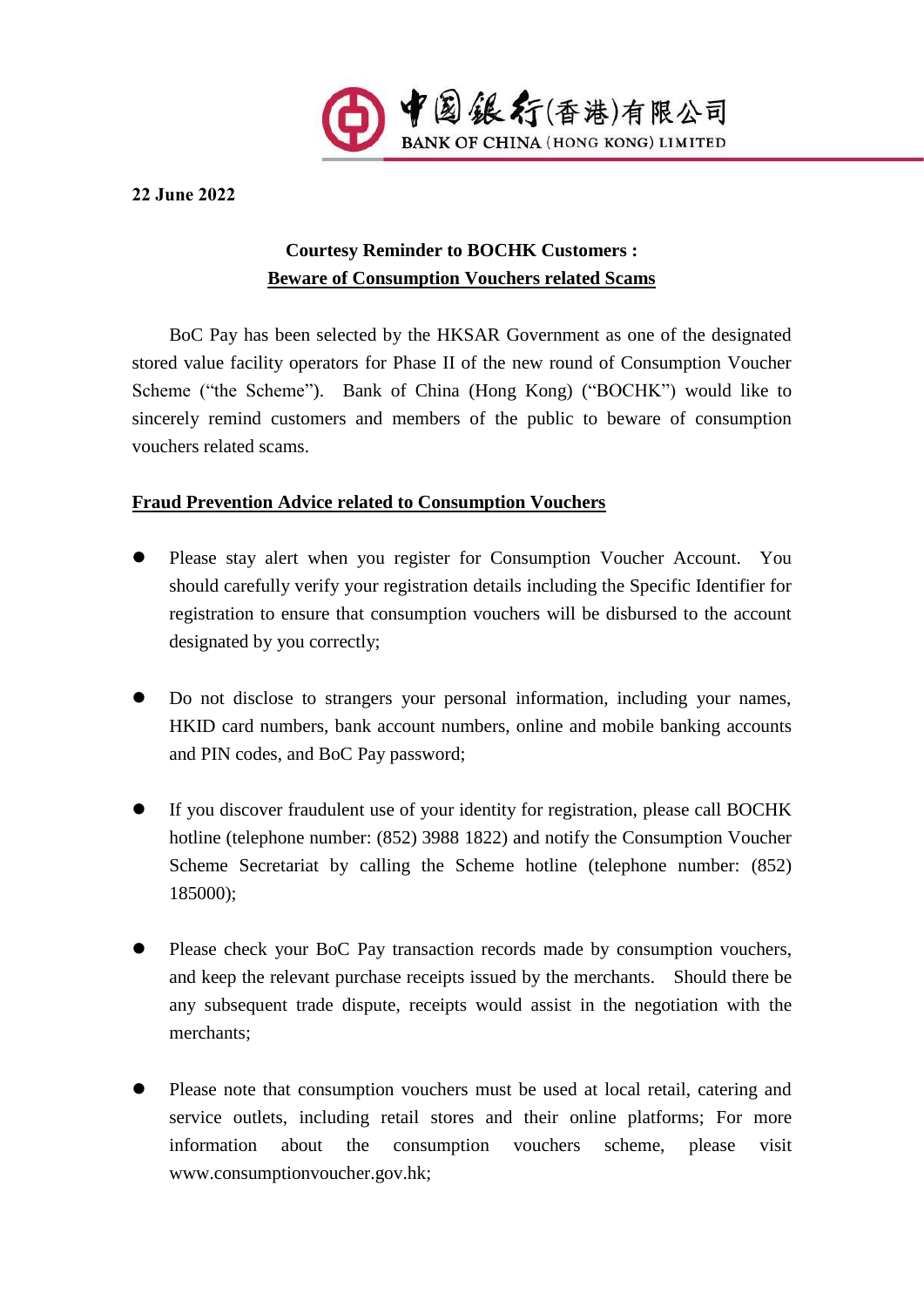

Please be reminded that merchants should not collect any additional fee or set a minimum charge from customers who pay with consumption vouchers, and that consumption vouchers cannot be used for encashment.

## **Other Fraud Prevention Advice**

BOCHK reiterates that it would not ask for sensitive personal information such as bank account details, Internet Banking usernames, login passwords, one-time passwords or credit card numbers through phone calls, hyperlinks, QR codes or attachments embedded in emails or SMS messages. Please be vigilant against possible scams:-

- ⚫ Carefully protect your personal information. Do not disclose your personal information and passwords, including the SMS one-time passwords;
- ⚫ Do not open email, attachment or click on the hyperlink from unknown sources. Do not download/install unknown mobile application, or input any information into unknown mobile application or website. In case of doubt, stop the operation and do not input any data; close the window / application and contact the Bank immediately;
- ⚫ If you have received any email or SMS message on suspicious binding or use of Mobile Payment Services or e-banking, please contact the Police and the Bank immediately;
- ⚫ If you receive suspicious call purporting to be the Bank's staff, please stay calm and end the conversation immediately. Please call the Bank's Customer Service Hotline at (852) 3988 2388 (press 8 after language selection) directly for verification of the caller's identity;
- ⚫ If you have logged into fraudulent websites and provided personal information, or have provided personal information to suspicious caller, please call the Bank's Customer Service Hotline at (852) 3988 2388 (press 3, # and 2 after language selection) immediately, and report to the Police. If you have disclosed any password, please change it immediately.